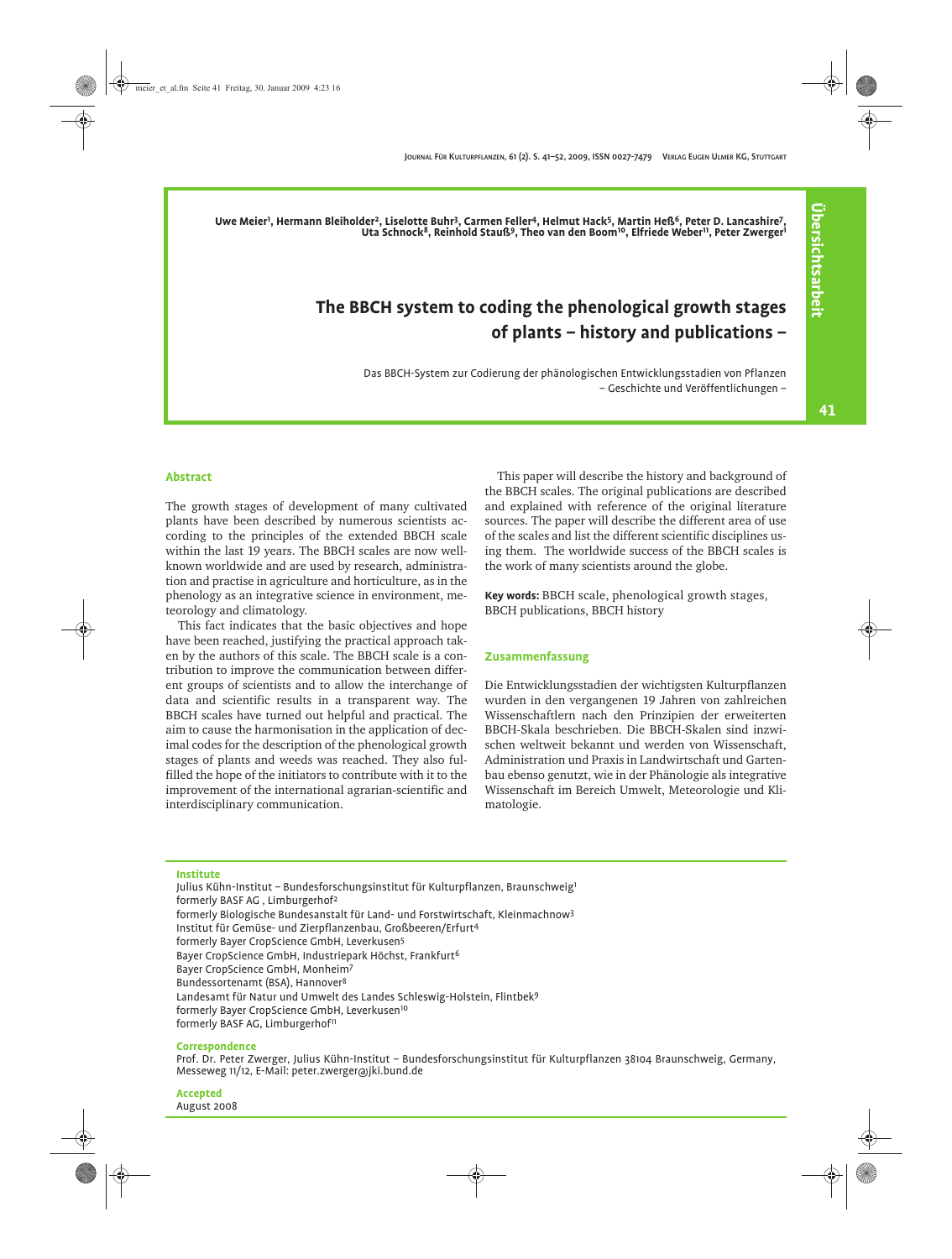Diese Tatsache weist darauf hin, dass Zielsetzung und Hoffnung, die seit dem Beginn der Arbeit damit verbunden waren, sich erfüllt haben. Die BBCH-Skalen haben sich als hilfreich und praktisch erwiesen. Das Ziel, die Harmonisierung in der Anwendung von Dezimalcodes für die Beschreibung der phänologischen Entwicklungsstadien von Kulturpflanzen und Unkräutern herbeizuführen, wurde erreicht. Sie erfüllten auch die Hoffnung der Initiatoren, damit zur Verbesserung der internationalen agrarwissenschaftlichen und interdisziplinären Kommunikation beizutragen.

In der vorliegenden Arbeit soll die Geschichte der BBCH-Skalen aufgezeigt werden, weil diese Einblick in die Hintergründe ihrer Entstehung und Entwicklung erlaubt. Alle Original-Publikationen werden mit ihren Literaturquellen zusammenfassend dargelegt. Die Arbeit soll die unterschiedliche Nutzung der BBCH-Skalen in den verschiedenen wissenschaftlichen Disziplinen dokumentieren. Es soll deutlich werden, dass der weltweite Erfolg der BBCH-Skalen vielen Wissenschaftlern rund um den Globus zu verdanken ist.

**Stichwörter:** BBCH-Skala, phänologische Entwicklungsstadien, BBCH-Publikationen, BBCH-Geschichte

#### **Introduction**

Phenology is the study of plant and animal life cycle events, which are triggered by environmental changes. Wide ranges of phenomena are included, from first opening of leaf and flower buds, to insect hatching and migration of birds are all examples of phenological events. Each one gives a measure of the environment as experienced by the affected organism. Thus, phenological events are ideal indicators of the impact of local and global changes in weather and climate on the earth's biosphere.

The observation and recording of phenological events has a long tradition. XIAOQIU (2003) reports ancient records and literature, such as observations taken for up to 3000 years in China.This tradition is in close connection with the observation of the weather and its dependence on the seasons. Human knowledge and activities connected to what is now called phenology are probably as old as civilisation itself. Surely, soon after farmers began continuously to dwell in once place – planting seeds, observing crop growth and carrying out the harvest year after year – they quickly became aware of the connection of changes in their environment to plant development.

The history of phenology and its importance in the present and in the future is described by more than 50 scientists from different disciplines in the book of SCHWARTZ (2003) *Phenology: In integrative environmental science*. Bruns, Chmielewski, van Vliet (2003) and MEIER (2003) develop the relationship to modern agriculture, they recommend the BBCH system and the traditional meteorology and climatology.

#### *History of the BBCH coding system*

Like all scientific branches, the agricultural plant sciences are increasingly integrated into international networks. The exchange of new findings as a result of the work of international project teams needs a common understanding of the terms in use.

The need for a common understanding of terminology is also important for the description of the phenological growth stages of plants. The BBCH scheme is a good basis to satisfy this scientific demand.

During the past 70 years numerous authors have published descriptive development stage scales for different individual plant species. TROITZKI (1925) studied the correlation between the occurrence and control of the apple blossom weevil (*Anthonomus pomorum* L.) and the phenological development of flower buds. The author divided the bud formation of the apple into three stages and twelve phases. This initial development scale for pome fruits was also used by KLEMM (1937) and SOENEN (1951, 1952) for their documentation on plant protection. On the basis of the work of TROITZKI (1925), FLECKINGER (1948) described the phenological development stages of pome fruit. He assigned the capital letters from **A** to **I** to the main stages and differentiated them by numbers from 1 to 4. This classification was widely used in science and practice until 1994. Based on the scale of FEEKES (1941), LARGE (1954) published the first numeric code for cereals. ZADOKS et al. (1974) presented an adjusted and refined numeric decimal scale for cereals and rice which is still in use by plant breeders.

The increasing international interconnections in crop research and the increasing electronic data processing of trial results required an international system with a standardised description and coding of the development stages of plants.

The Federal Biological Research Centre for Agriculture and Forestry (BBA) published from 1979 until 1988 the leaflet series 27 (MEIER, 1985) [\(Fig. 1](#page-2-0)). The structure of the individual scales was in general based on the publication of ZADOKS et al. (1974). The BBCH coding system is an advancement of the Zadoks coding system, because it includes mono- and dikotyledoneous plants. A major disadvantage of the scales published by BBA was the missing direct comparability of homologous growth stages. By comparing the scales of different crops it can be shown that for the same growth stage a common code is missing. For example for the stage "full flowering" in maize it is stage 65, in rape it is stage 64, in sugar beet this stage is missing and grapes are already in full flower at stage 23. For trialists this is an enormous disadvantage in their daily work. During the period, 12 booklets were published with descriptions of the growth stages of individual cultivated plants. Each scale published by the BBA was based on the development characteristics of the plant described with the scale; no homology between the crops was achieved. At the same time the "Nachrichtenblatt für den Pflanzenschutz in der DDR" between 1985 and 1989 published the BBA codes of the crops on the reverse of the journal cover. Members of the Academy of Agricultural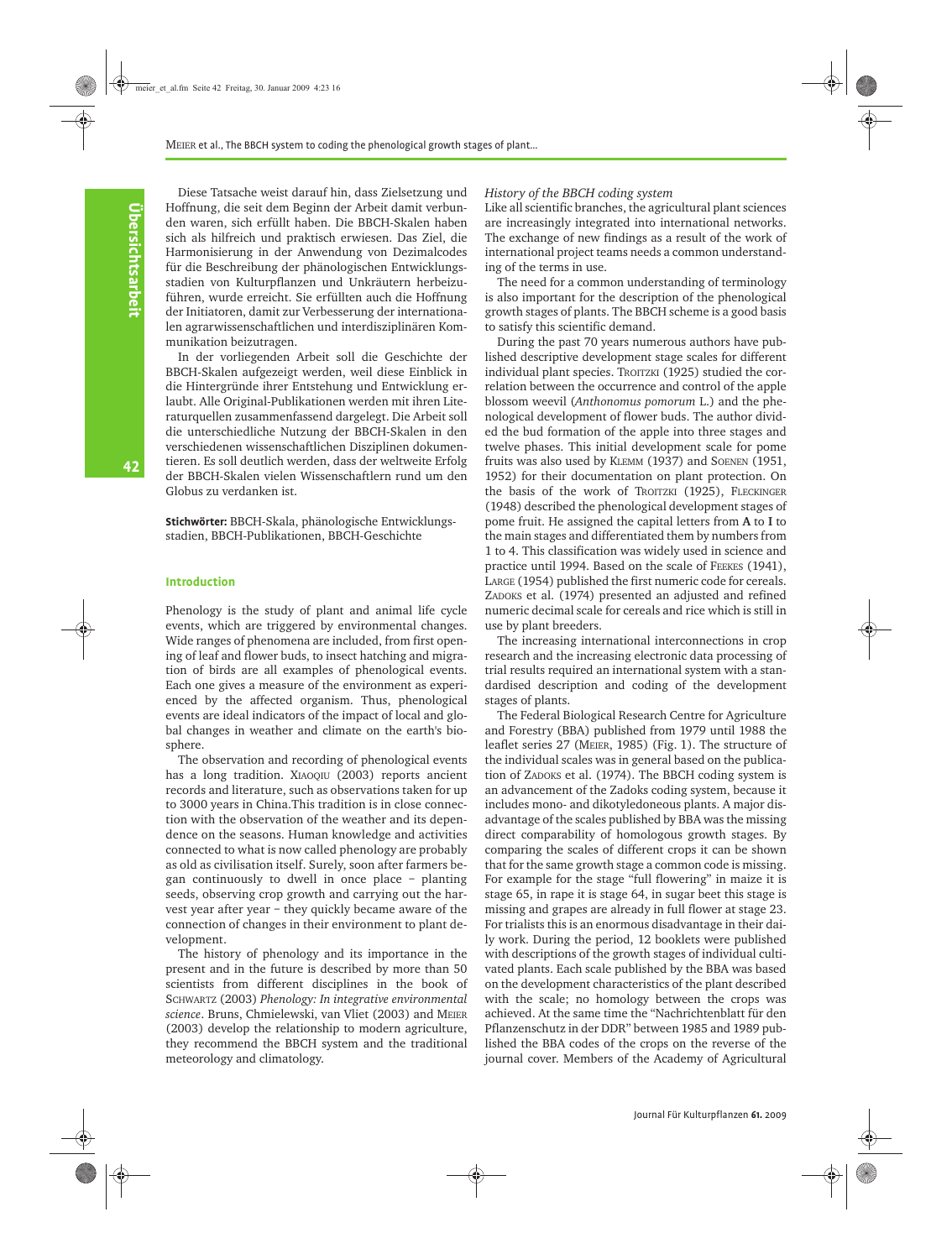43



<span id="page-2-0"></span>**Fig. 1.** The first leaflet No. 27/1: Groth stages of cereals – except maize (Entwicklungsstadien bei Getreide – außer Mais).

Sciences of the GDR in Bad Lauchstädt worked out a coordinated decimal code (KDC) for numerous crops, and published them as a booklet (BUHTZ et al., 1990).

The second group consisted of staff members from four chemical companies which have been doing research in the agricultural field for decades. This group worked out a common scale for the description of the phenological growth stages for mono- and dicotyledonous plants. This concept was published by BLEIHOLDER et al. (1989) and presented at the 47. Deutsche Pflanzenschutztagung (BLEIHOLDER et al., 1990). This was the first time a uniform growth scale for mono- and dicotyledonous plants was published . The first publication of the BBCH codes of some specific crops (BLEIHOLDER et al., 1989) quickly generated interest and was distributed internationally. This concept was then published in Spain (BLEIHOLDER et al., 1991), Brazil (BLEIHOLDER et al., 1991) and Great Britain (LANCASHIRE et al., 1991).

In 1991 the different working groups formed a new common working group. The first outcome of this cooperative work was the publication of the principles of the enhanced general BBCH scale (HACK et al., 1992). Since 1992 members of this working group have published "extended BBCH scales for specific crops" with experts in each crop in various scientific magazines.

The descriptions of development stages for important crops were summarised in the book "BBCH-Monograph. Growth stages of plants – Entwicklungsstadien von Pflanzen – Estadios de las plantas – Développement des Plantes" edited by MEIER (1997). The monograph describes the phenological development stages of 27 crops and wild plants in four languages (English, German, Spanish, French). In a separate book, ADAMCZEWSKI and MATYSIA (2005) published the BBCH scales in Polish, after GAS-OWSKI and OSTROWSKA (1993) had published the BBCH scales for the first time in Polish. BBCH scales of numerous crops and weed were translated into the Russian and few in Ukrainian language and were published in specific crop production monographs by Spaar [\(Tab. 3\)](#page-5-0). Compendiums were also published in different languages by Ciba-Geigy, Novartis and BASF (see Compendia) to help the trialists in the field easily identify the growth stages. These various publications contributed considerably to the world-wide practical use of the BBCH system in plant research and other disciplines such as climatology, and it solved interdisciplinary communication problems.

A very important step for the international acceptance of the BBCH codes in plant protection was the recognition of the BBCH system by the European and Mediterranean Plant Protection Organization (EPPO). The EPPO

#### <span id="page-2-1"></span>**Tab. 1. Principal growth stages**

| <b>Stage</b>   | Description                                                                                                |
|----------------|------------------------------------------------------------------------------------------------------------|
|                |                                                                                                            |
| 0              | Germination / sprouting / bud development                                                                  |
| 1              | Leaf development (main shoot)                                                                              |
| $\overline{2}$ | Formation of side shoots / tillering                                                                       |
| 3              | Stem elongation or rosette growth / shoot development (main shoot)                                         |
| 4              | Development of harvestable vegetative plant parts or vegetatively propagated organs / booting (main shoot) |
| 5              | Inflorescence emergence (main shoot) / heading                                                             |
| 6              | Flowering (main shoot)                                                                                     |
| 7              | Development of fruit                                                                                       |
| 8              | Ripening or maturity of fruit and seed                                                                     |
| 9              | Senescence, beginning of dormancy                                                                          |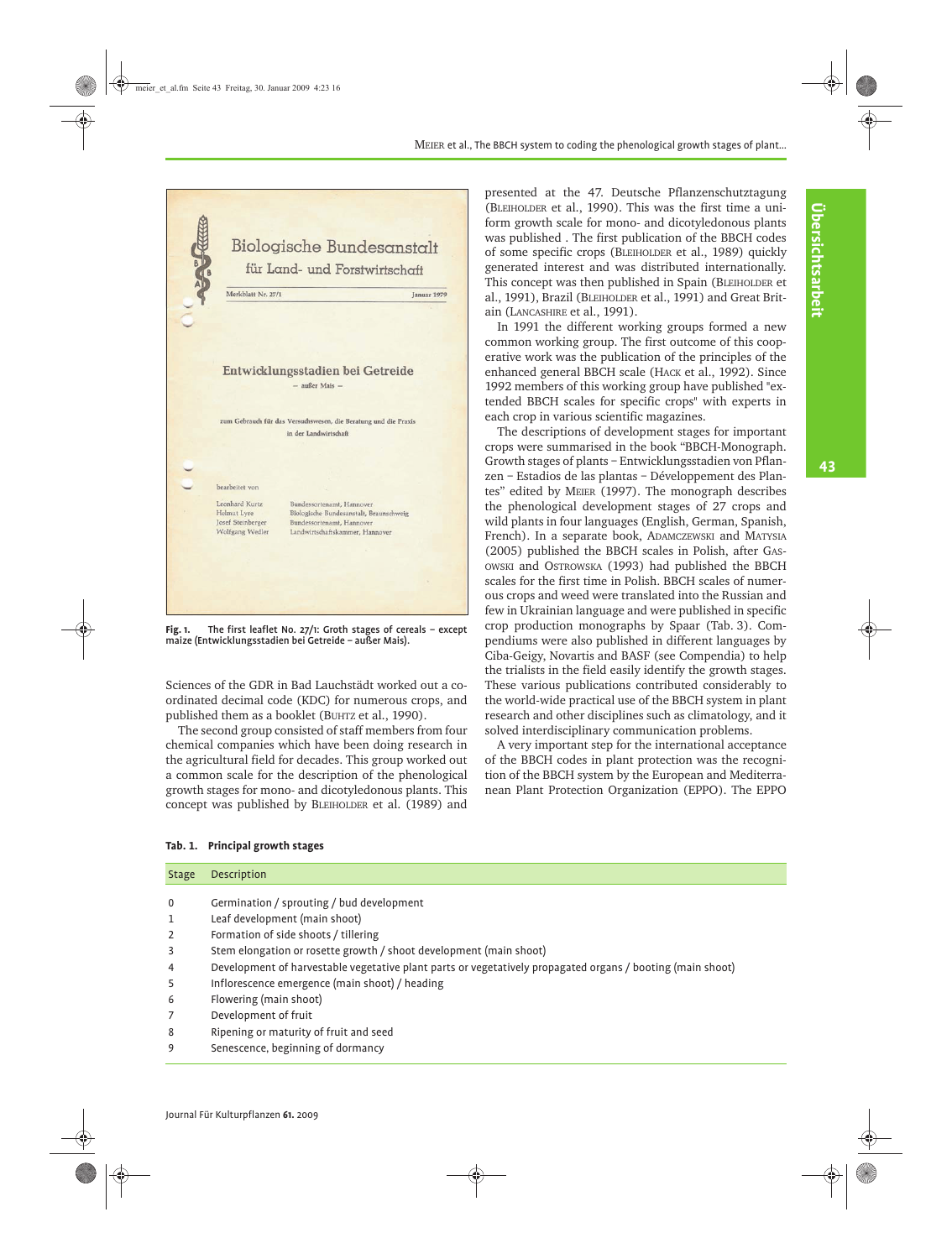# <span id="page-3-0"></span>**Tab. 2. Original publications**

| Crops and weeds                    | <b>Scientific name</b>                  | <b>Original publication</b>           | Year  |
|------------------------------------|-----------------------------------------|---------------------------------------|-------|
| Apricot tree                       | Prunus armeníaca L:                     | PÉREZ-PASTOR, A. M. et al. (english)  | 2004  |
| Edible musaceae                    | Musa $\times$ paradisiaca L:            | GONZALES, R. et al. (english)         | 2002  |
| Beta beet                          | Beta vulgaris L. spp.                   | MEIER, U. et al. (german)             | 1993  |
| Cereals                            | Triticum sp., Hordeum vulgare,          | WITZENBERGER, A. et al. (german)      | 1989  |
|                                    | Avena sativa, Secale cereale            | LANCASHIRE, P.D. et al (english)      | 1991  |
| Maize                              | Zea maize L:                            | WEBER, E., H. BLEIHOLDER (german)     | 1990  |
|                                    |                                         | LANCASHIRE, P. D. et al. (english)    | 1991  |
| Rice                               | Oryca sativa L:                         | LANCASHIRE, P. D. et al. (english)    | 1991  |
| Faba bean                          | Vicia faba L:                           | WEBER, E., H. BLEIHOLDER (german)     | 1990  |
|                                    |                                         | LANCASHIRE, P. D. et al. (english)    | 1991  |
| Sunflower                          | Helianthus annuus L:                    | WEBER, E., H. BLEIHOLDER (german)     | 1990  |
|                                    |                                         | LANCASHIRE, P. D. et al. (english)    | 1991  |
| Oilseed rape                       | Brassica napus L:                       | WEBER, E., H. BLEIHOLDER (german)     | 1990  |
|                                    |                                         | LANCASHIRE, P. D. et al. (english)    | 1991  |
| Citrus fruits                      | Gen. citrus                             | AUGUSTI, M. et al. (spanish)          | 1995  |
|                                    |                                         | AUGUSTI, M. et al. (french)           | 1997  |
| Coffee                             | Coffea spp.                             | ARCILA-PULGARÍN, J. et al. (english)  | 2002  |
| Cotton                             | Gossypium hirsutum L:                   | MUNGER, P. et al. (english)           | 1998  |
| North American ginseng             | Panax quinquefolius L:                  | PROCTOR, J. T et al. (english)        | 2003  |
| Grapevine                          | Vitis vinifera ssp. vinifera L:         | LORENZ, D. H. et al. (german)         | 1994  |
|                                    |                                         | LORENZ, D. H. et al. (english)        | 1995  |
| Hop                                | Humulus lupulus L:                      | ROSSBAUER, G. et al. (german)         | 1995  |
| Loquat tree                        | Eriobotrya japonica L:                  | MARTÍNEZ-CALVO, J. et al. (english)   | 1999  |
| Pea                                | Pisum sativum L:                        | WEBER E., H. BLEIHOLDER (german)      | 1990  |
|                                    |                                         | LANCASHIRE, P. D. et al. (english)    | 1991  |
|                                    |                                         | FELLER, C. et al. (german/english)    | 1995b |
| Olive tree                         | Olea europaea L.                        | SANZ-CORTÉS, F. et al. (english)      | 2002  |
| Peanut                             | Arachis hypogaea L.                     | MUNGER, P. et al. (english)           | 1998  |
| Persimmon tree                     | Diospyros kaki L.                       | GARCÍA-CARBONELL, S. et al. (english) | 2002  |
| Pome fruit, apple                  | Malus domstica Borkh.                   | MEIER, U. et al. (german)             | 1994  |
| Pome fruit, pear                   | Pyrus communis L.                       | MEIER, U. et al. (german)             | 1994  |
| Stone fruit, cherry                | Prunus cerasus L                        | MEIER, U. et al. (german)             | 1994  |
| Stone fruit, plum                  | Prunus domestica L ssp.domestica        | MEIER, U. et al. (german)             | 1994  |
| Stone fruit, peach                 | Prunus persica Batsch L.                | MEIER, U., et al. (german)            | 1994  |
| Cherimoya tree                     | Annona cherimola Mill.                  | CAUTÍN, R. et al.                     | 2005  |
| Pomgranate tree                    | Punica granatum L.                      | MELGAREJO, P. et al. (english)        | 1997  |
| Currant, black                     | Ribes nigrum L                          | MEIER, U. et al. (german)             | 1994  |
| Currant, red                       | Ribes rubrum L.                         | MEIER, U. et al. (german)             | 1994  |
| Strawberry                         | Fragaria x ananassa Duch.               | MEIER, U. et al. (german)             | 1994  |
| Potato                             | Solanum tuberosum L.                    | HACK, H. et al. (german)              | 1993  |
| Quince tree                        | Cydonia oblonga Mill.                   | MARTÍNEZ-VALERO, R. et al. (english)  | 2001  |
| Raspberry                          | Rubus idaeus L.                         | SCHMIDT, K. H. et al. (german)        | 2001  |
| Soybean                            | Glycine max L. MERR.                    | MUNGER, P. et al. (english)           | 1997  |
| Bulb vegetables, onion             | Allium cepa L.                          | FELLER, C. et al. (german / english)  | 1995a |
| Bulb vegetables, leek              | Allium porrum L.                        | FELLER, C. et al. (german / english)  | 1995a |
| Bulb vegetables, garlic            | Allium sativum L.                       | FELLER, C. et al. (german / english)  | 1995a |
| Bulb vegetables, shallot           | Allium ascalönicum auct. Non L.         | FELLER, C. et al. (german / english)  | 1995a |
| Root and stem vegetables, carrot   | Daucus carota L ssp. sativus            | FELLER, C. et al. (german / english)  | 1995a |
| Root and stem vegetables, celeriac | Apium graveolens L. var. rapaceum Gaud. | FELLER, C. et al. (german / english)  | 1995a |
| Root and stem vegetables, kohlrabi | Brassica oleracea L. var. gongylodes    | FELLER, C. et al. (german / english)  | 1995a |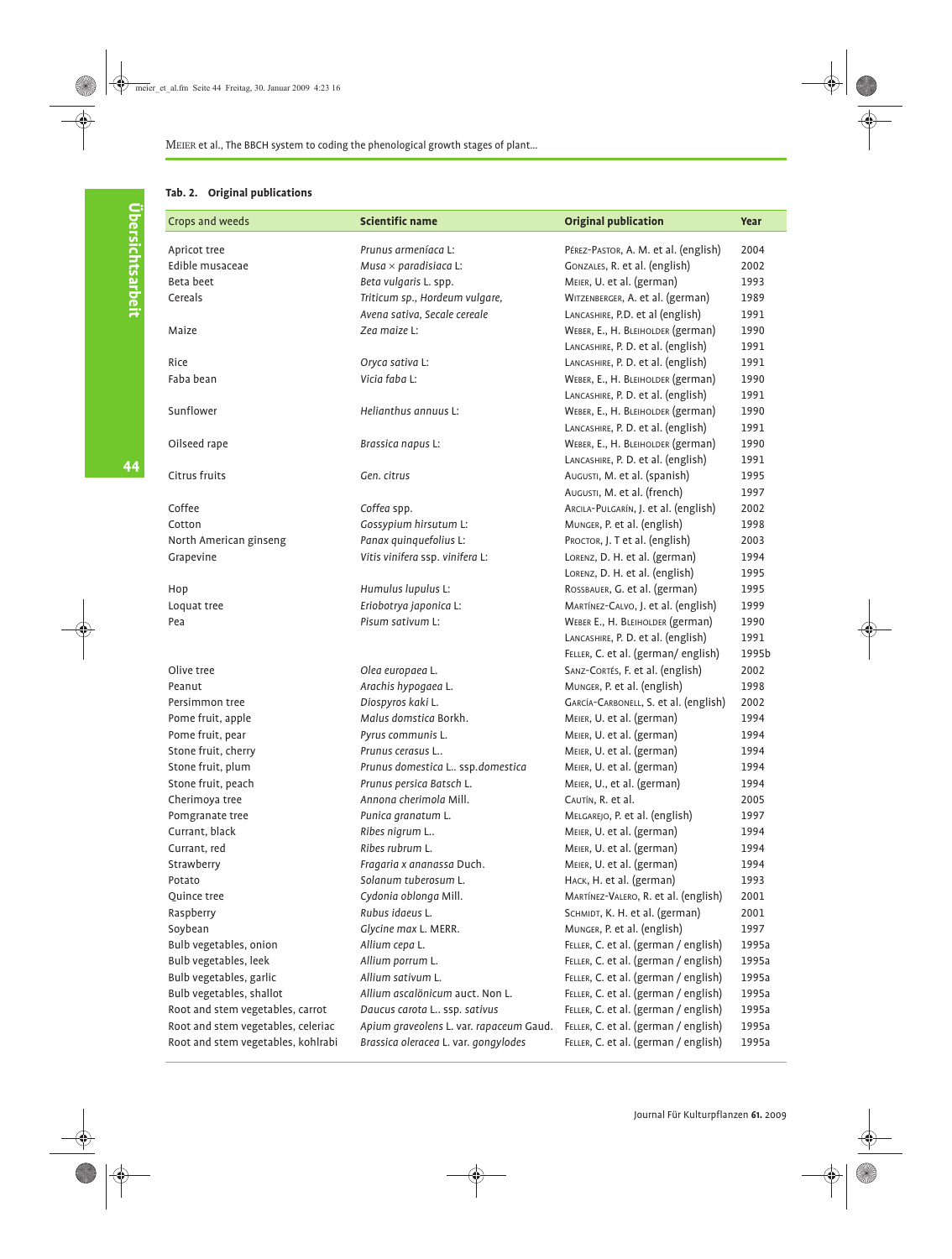# **Tab. 2. Continue**

| Crops and weeds                                     | <b>Scientific name</b>                                                                       | <b>Original publication</b>          | <b>Year</b> |
|-----------------------------------------------------|----------------------------------------------------------------------------------------------|--------------------------------------|-------------|
| Root and stem vegetables, chicory                   | Cichorium intybus L. var. foliosum                                                           | FELLER, C. et al. (german / english) | 1995a       |
| Root and stem vegetables, radish                    | Raphanus sativus L ssp.                                                                      | FELLER, C. et al. (german / english) | 1995a       |
| Root and stem vegetables, swede                     | Brassica napus L. ssp. Rapifera Metzg.                                                       | FELLER, C. et al. (german / english) | 1995a       |
| Root and stem vegetables, scorzonera                | Scorzonera hispanica L.                                                                      | FELLER, C. et al. (german / english) | 1995a       |
| Leaf vegatables (forming heads),<br>cabbage         | Brassica oleracea L. var. capitata f. alba and FELLER, C. et al. (german / english)<br>rubra |                                      | 1995a       |
| Leaf vegatables (forming heads),<br>chinese cabbage | Brassica chinensis L.                                                                        | FELLER, C. et al. (german / english) | 1995a       |
| Leaf vegetables (forming heads),<br>lettuce         | Lactuca sativa L. var. capitata                                                              | FELLER, C. et al. (german / english) | 1995a       |
| Leaf vegetables (forming heads),<br>endive          | Cichorium endivia L.                                                                         | FELLER, C. et al. (german / english) | 1995a       |
| Leaf vegetables, spinach                            | Spinacea oleracea L.                                                                         | FELLER, C. et al. (german / english) | 1995a       |
| Leaf vegetables, loosehead lettuce                  | Lactuca sativa L var. crispa                                                                 | FELLER, C. et al. (german / english) | 1995a       |
| Leaf vegetables, kale                               | Brassica oleracea L. var. sabellica                                                          | FELLER, C. et al. (german / english) | 1995a       |
| Brussels sprout                                     | Brassica oleracea L. var. gemmifera<br>DC./Zenk.                                             | FELLER, C. et al. (german / english) | 1995a       |
| Cauliflower                                         | Brassica oleracea L. var. botrytis                                                           | FELLER, C. et al. (german / english) | 1995a       |
| <b>Broccoli</b>                                     | Brassica oleracea L. var. italica Plenck                                                     | FELLER, C. et al. (german / english) | 1995a       |
| Cucumber                                            | Cucumis sativus L.                                                                           | FELLER, C. et al. (german / english) | 1995b       |
| Melon                                               | Cucumis melo L.                                                                              | FELLER, C. et al. (german / english) | 1995b       |
| Pumpkin, marrow, squash                             | Cucurbita pepo L.                                                                            | FELLER, C. et al. (german / english) | 1995b       |
| Calabash                                            | Cucurbita pepo L. var. giromontiina                                                          | FELLER, C. et al. (german / english) | 1995b       |
| Water-melon                                         | Citrullus var. vulgaris Schad.                                                               | FELLER, C. et al. (german / english) | 1995b       |
| Tomato                                              | Lycopersicum esculentum Mill.                                                                | FELLER, C. et al. (german / english) | 1995b       |
| Aubergine                                           | Solanum melongena L.                                                                         | FELLER, C. et al. (german / english) | 1995b       |
| Paprika                                             | Capsicum annuum L.                                                                           | FELLER, C. et al. (german / english) | 1995b       |
| Bean                                                | Phaseolus vulgaris var. nanus L.                                                             | FELLER, C. et al. (german / english) | 1995b       |
| Trees and woody plants                              | several species                                                                              | FINN, G. A. et al. (english)         | 2007        |
| Winter linseed                                      | Linum usitatissimum L.                                                                       | SMITH, J. M. et al. (english)        | 1998        |
| Weeds                                               |                                                                                              | HESS, M. et al. (english)            | 1997        |

(2004, 2006) made the BBCH code mandatory for all official plant protection trials.

### **The BBCH scale**

The BBCH scale is a system for a uniform coding of phenologically-similar growth stages of all mono- and dicotyledonous plant species. It results from teamwork between scientists of

- the German Federal Biological Research Centre for Agriculture and Forestry (BBA)1,
- the German Federal Office of Plant Varieties (BSA),
- the German Agrochemical Association (IVA) and
- the Institute for Vegetables and Ornamentals

The decimal code, which is divided into principal and secondary growth stages, uses the basic structures described by ZADOKS et al. (1974) for cereals and rice and was adapted to other monocotyledonous crops and described for use for dicotyledonous and perennial crops and wild plants. The abbreviation BBCH derives from **B**iologische Bundesanstalt, **B**undessortenamt and **CH**emical industry.

*The basic principles of the scale*

- The general scale forms the framework within which the individual scales are developed. It can also be used for those plant species for which no special scale is currently available.
- Similar phenological stages of each plant species are given the same code.
- For each code, a description is given, and for some important stages, drawings are included.
- For the description of the phenological development stages, clear and easily recognised (external) morphological characteristics are used.

<sup>1</sup>By now: Julius Kühn-Institute (JKI). Federal Research Centre for Cultivated Plants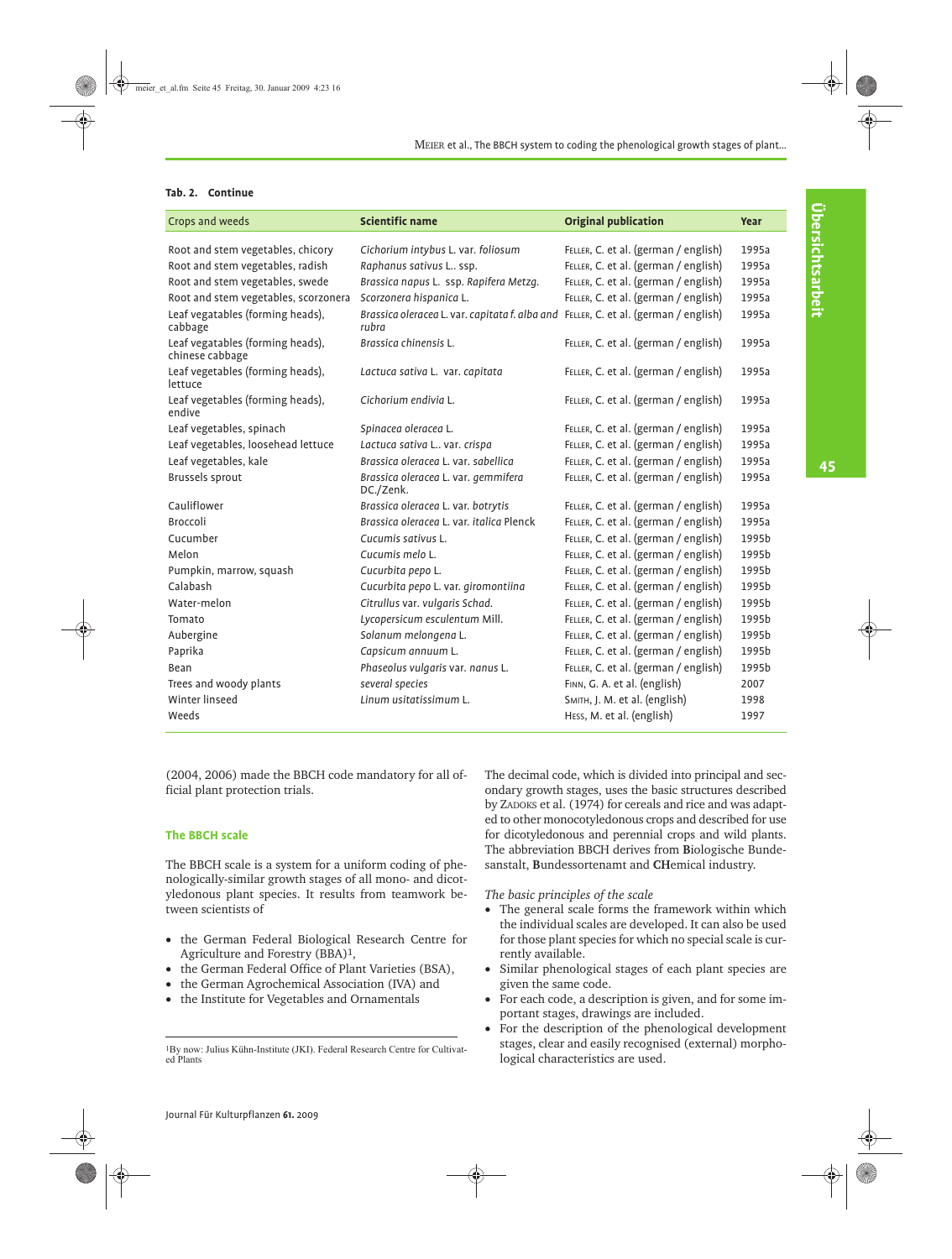### <span id="page-5-0"></span>**Tab. 3. Phenological growth stages of plants in Russian and Ukrainian language**

- Growth stages of oilseed rape (BBCH-Code). Ed. SPAAR, D.: production of rape. Moskau 1996, p 120-122 (russian)

- The general extended BBCH-scale of phonological growth stages of plants (BBCH-Code). Rape and turnip rape. Production, harvest and use. Moskau: DLV Agrodelo 2007, p 281-183 (russian)

- Growth stages of potato. Development of the tuber (BBCH-Code). Ed. SPAAR, D.: Potato production. Moskau 1997, p 227-231 (russian)

- Growth stages of potato. Development of the tuber (BBCH-Code). Ed. SPAAR, D.: potato, production, harvest, storage. Moskau, DLV Agrodelo 2007, p 394-398 (russian)

- Growth stages of potato. Development of the tuber (BBCH-Code). Ed. SPAAR, D.: potato, production, harvest, storage. Kiew 2006, p 418-422 (ukrainian)

- Growth stages of maize (BBCH-Code). Ed. SPAAR, D.: maize, production, harvest, conservation, use. Moskau, DLV Agrodelo 2006, p 294-297 (russian)

- Growth stages of cereals (BBCH-Code). Ed. SPAAR, D.: production of cereals. Moskau 1998, p 320-323 (russian)
- Growth stages of cereals (BBCH-Code). Ed. SPAAR, D.: production of cereals. Moskau: DLV Agrodelo 2008, p 566-571 (russian)
- Growth stages of pea (BBCH-Code). Ed. SPAAR, D.: Grain legumes. Minsk 2000. p 238-241 (russian)
- Growth stages of faba bean (BBCH-Code). Ed. SPAAR, D.: Grain legumes. Minsk 2000. p 242-244 (russian)
- Growth stages of soy bean (BBCH-Code). Ed. SPAAR, D.: Grain legumes. Minsk 2000. p 245-250 (russian)

- Growth stages of phaseolus bean (BBCH-Code). Ed. SPAAR, D.: Grain legumes. Minsk 2000. p 251-253 (russian)

- Growth stages of sunflower (BBCH-Code). Ed. SPAAR, D.: Summer oil plants Minsk 1999. p 261-264 (russian)

- Growth stages of rape (BBCH-Code). Ed. SPAAR, D.: Summer oil plants Minsk 1999. p 651-267 (russian)

- Growth stages of linseed (BBCH-Code). Ed. SPAAR, D.: Summer oil plants Minsk 1999. p 268-269 (russian)

- Growth stages of sugarbeet (BBCH-Code). Ed. SPAAR, D.: production of sugarbeet Minsk 1998. p 178-181 (russian)

- Growth stages of sugarbeet (BBCH-Code). Ed. SPAAR, D.: sugarbeet. production, harvest and storage. Moskau: DLV Agrodelo 2006, p 268-271(russian)

- Growth stages of sugarbeet (BBCH-Code). Ed. SPAAR, D.: sugarbeet. production, harvest and storage. Kiew: DLV Agrodelo 2005, p 299-302 (ukrainian)

- Growth stages of weed species (BBCH-Code). Ed. SPAAR, D.: plant protection in sustainable systems of agriculture. Torshok 2003, Vol. 2, p 212-224 (russian)

- Growth stages of vegetables, pome,- stone- and berry fruits and grape and weed species (BBCH-Code). Ed. SPAAR, D.: Ecologisation of plant protection of in the vegetable,- fruit- and grapeproduction. Vol. 2, 2005, Sankt-Petersburg-Puschkin p 162-228 (russian) SPAAR, D. (Ed.): Seed and plants of agricultural crops. Vol. 2, Berlin 2001 (russian):

Growth stages of cotton (BBCH-Code), p 279-282

Growth stages of hop (BBCH-Code), p 299-30

(translation and editor: Dieter SPAAR)

- Except where stated otherwise, only the development of the main stem is taken into consideration.
- The growth stages refer to representative individual plants within the crop stand. Crop stand characteristics may also be considered.
- Relative values relating to species- and/or variety-specific ultimate sizes are used for the indication of sizes.
- The secondary growth stages 0 to 9 correspond to the respective ordinal numbers or percentage values. For example stage 3 could represent: 3rd true leaf, 3rd tiller, 3rd node or 30% of the final length or size typical of the species or 30% of the flowers open.
- Post harvest or storage treatment is coded 99.
- Seed treatment before planting is coded 00.

### *Organisation of the BBCH scale*

The entire developmental cycle of the plants is subdivided into ten clearly recognizable and distinguishable longer-lasting developmental phases. These principal growth stages are described using numbers from 0 to 9 in ascend-

ing order. The principal growth stages are described in [Tab. 1](#page-2-1). Owing to the very many different plant species there may be shifts in the course of the development or certain stages may even be omitted.

The principal growth stages need not proceed in the strict sequence defined by the ascending order of the figures, but can occasionally also proceed in parallel. If two or more growth stages proceed in parallel, both can be indicated by using a diagonal stroke (example 16/22). If only one stage is to be indicated, either the more advanced growth stage must be chosen or the principal growth stage of particular interest, depending upon the plant species.

The principal growth stages alone are not sufficient to define exactly application or evaluation dates, since they always describe time spans in the course of the development of a plant.

Secondary stages are used if points of time or steps in the plant development must be indicated precisely. In contrast to the principal growth stages they are defined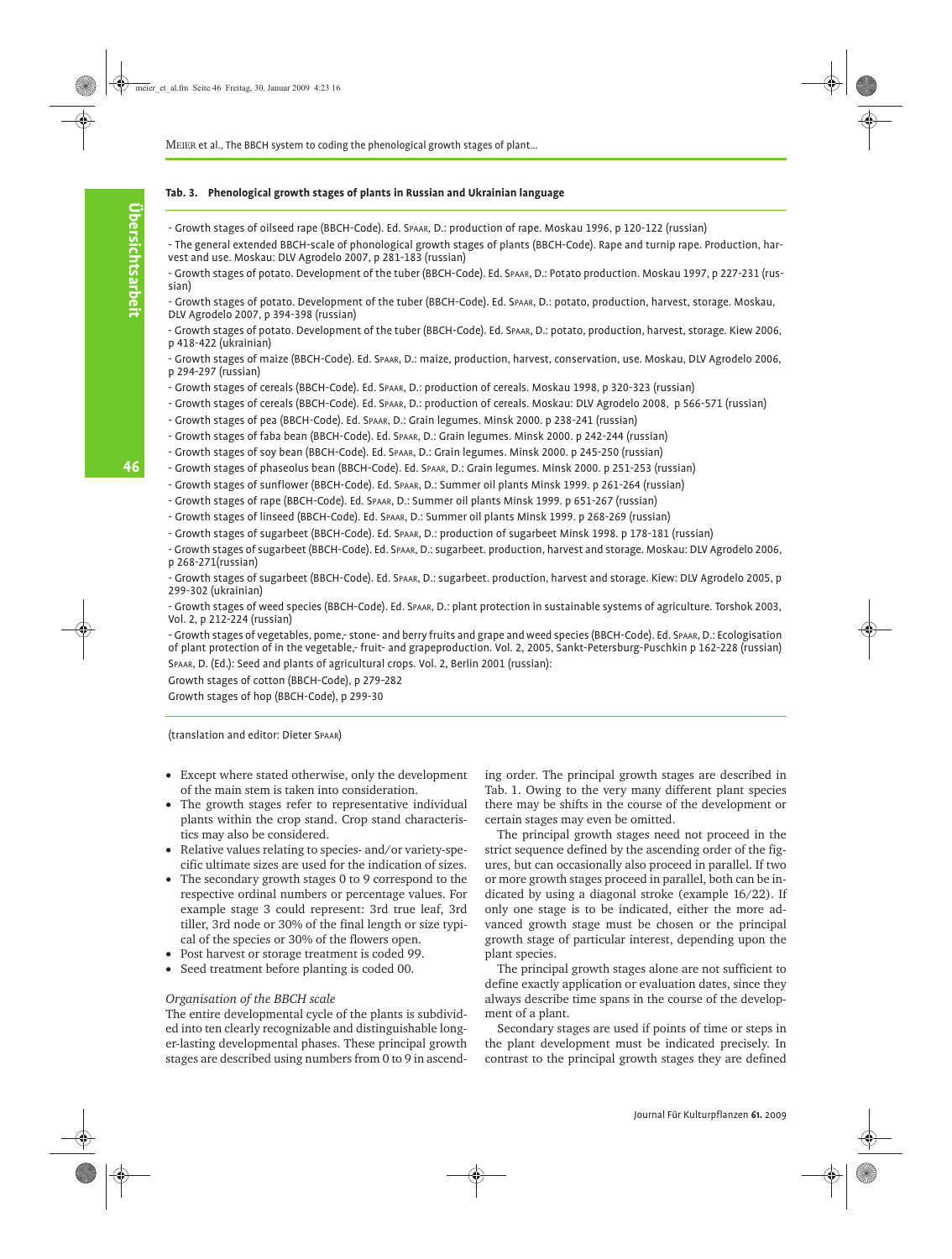

<span id="page-6-0"></span>

<span id="page-6-1"></span>

as short developmental steps characteristic of the respective plant species, which are passed successively during the respective principal growth stage. They are also coded by using the figures 0 to 9. The combination of figures for the principal and the secondary stages, results in the two-digit code. The two-digit code ([Fig. 2a\)](#page-6-0) is a scale which offers the possibility of precisely defining all phe-

nological growth stages for the majority of plant species. Only in the case of some plant species (e.g. cucumber, onion, potato, tomato, banana) is further subdivision necessary within a principal growth stage beyond that possible using the secondary stages from 0 to 9. For these cases a three-digit scale ([Fig. 2b\)](#page-6-1) is presented alongside the two-digit scale. This involves the inclusion of the 47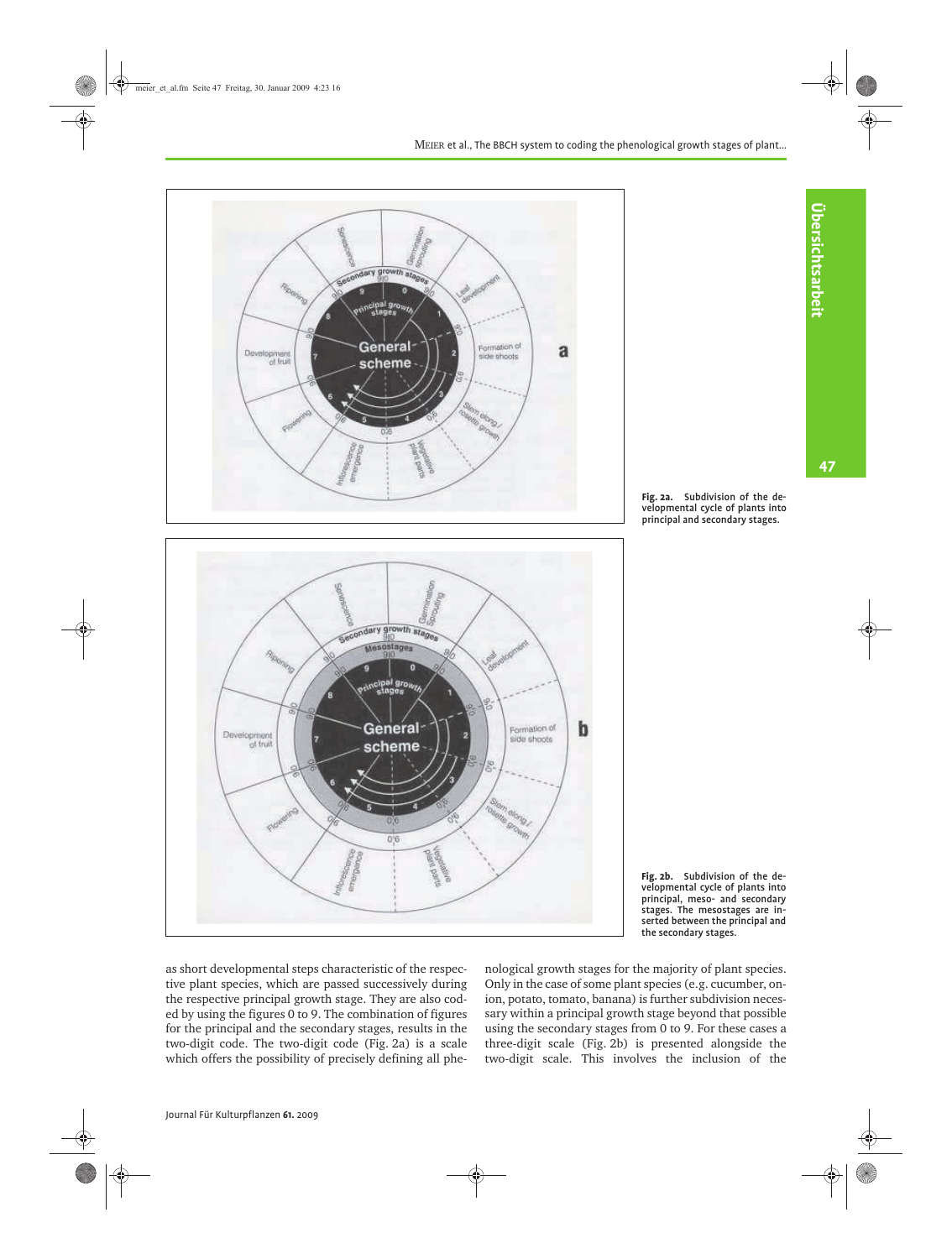so-called mesostage between the principal and the secondary stage, which provides a further subdivision with figures 0 and 1 describing the development on the main stem and figures 2 to 9 that of the side shoots 2nd to 9th order. In this way up to 19 leaves can be counted on the main stem or the branching can be described.

The BBCH scales allow the comparison of individual codes only within one principal growth stage: an arithmetically greater code indicates a plant at a later growth stage. Sorting codes into numerical order therefore allows a listing in order of the stage of plant development.

The time span of certain developmental phases of a plant can be exactly defined and coded by indicating two stages. For this purpose two codes are connected with a hyphen. Thus, for instance, the code 51 - 69 describes the developmental phase from the appearance of the first inflorescence or flower buds until the end of flowering. This allows the computer-supported monitoring of crop stands.

For a uniform coding which covers the maximum number of plant species, it is necessary to use primarily phenological criteria rather than homologous or analogous stages. Thus, for instance, germination of plants from true seed and sprouting from buds are classified in one principal growth stage, the principal growth stage 0, even though they are completely different biological processes.

In the BBCH scales the descriptions are based on the actual characteristic features of the individual plant. If the scales are used for the definition of the development stage of a plant stand, the description should apply to at least 50% of the plants. Greater differences in the course of the development of different plant groups have to be taken into consideration for the description of the general scale. This problem is dealt with by offering several definitions for one specific stage wherever the formulation of a uniform text is impossible. The following letters show to which plant group the respective definition refers.

#### *Graphical representations*

All publications about the growth stages of crops and weeds include illustrations. The BBCH stage which are important for the production of the specific crop were always drawn. The important BBCH stages of each crop are always illustrated and assigned a code. Heinz SCHLOBACH (BBA Braunschweig) drew the illustrations for the leaflet series 27. Ernst HALWASS, a graphic artist from Nossen in Germany, drew most of the illustrations using a very high quality dot technique ([Fig. 3\)](#page-7-0).

#### *Important scopes of uses of the BBCH scale*

Taking agricultural sciences and practice as a basis, other disciplines may be able to benefit from this standard. It is applicable to areas such as botanical science, agricultural insurance and phenological observations by meteorological and climatology services.

Uses in agriculture. In the improvement of the international communication in agricultural practice and science



<span id="page-7-0"></span>**Fig. 3.** Illustration of the important stages of leaf vegetables – forming heads – (example).

- In plant protection to define the use pattern of a chemical.
- In plant protection field trials the BBCH scale is recommended to define the application and assessment timing.
- In plant breeding to define the main aspect of a variety like ripeness, earliness and maturity to be in the situation to correlate this data with days after sowing/ planting or with the date.
- In agricultural field testing to define the application timing of nutrients, of plant protection applications and the assessment times (EPPO 2004)

The BBCH code is included as a check list in several IT-Systems for reporting and analysis of agricultural field trial data. ARM and PIAF (GYLLING and STRATMANN, 2007; MICHEL et al. 2007; SCHMIDTKE and ZINK 2007) are two commercial systems in which the BBCH coding system is integrated as check lists.

Uses in meteorology and climatology. In the field of phenological observation as a branch of climatology there has been little international standardisation – as opposed to the measurement of meteorological parameters. Traditional phenologists in Europe, North America and China have taken notice of the BBCH codes and accepted them as helpful. In meteorology and climatology it is now pos-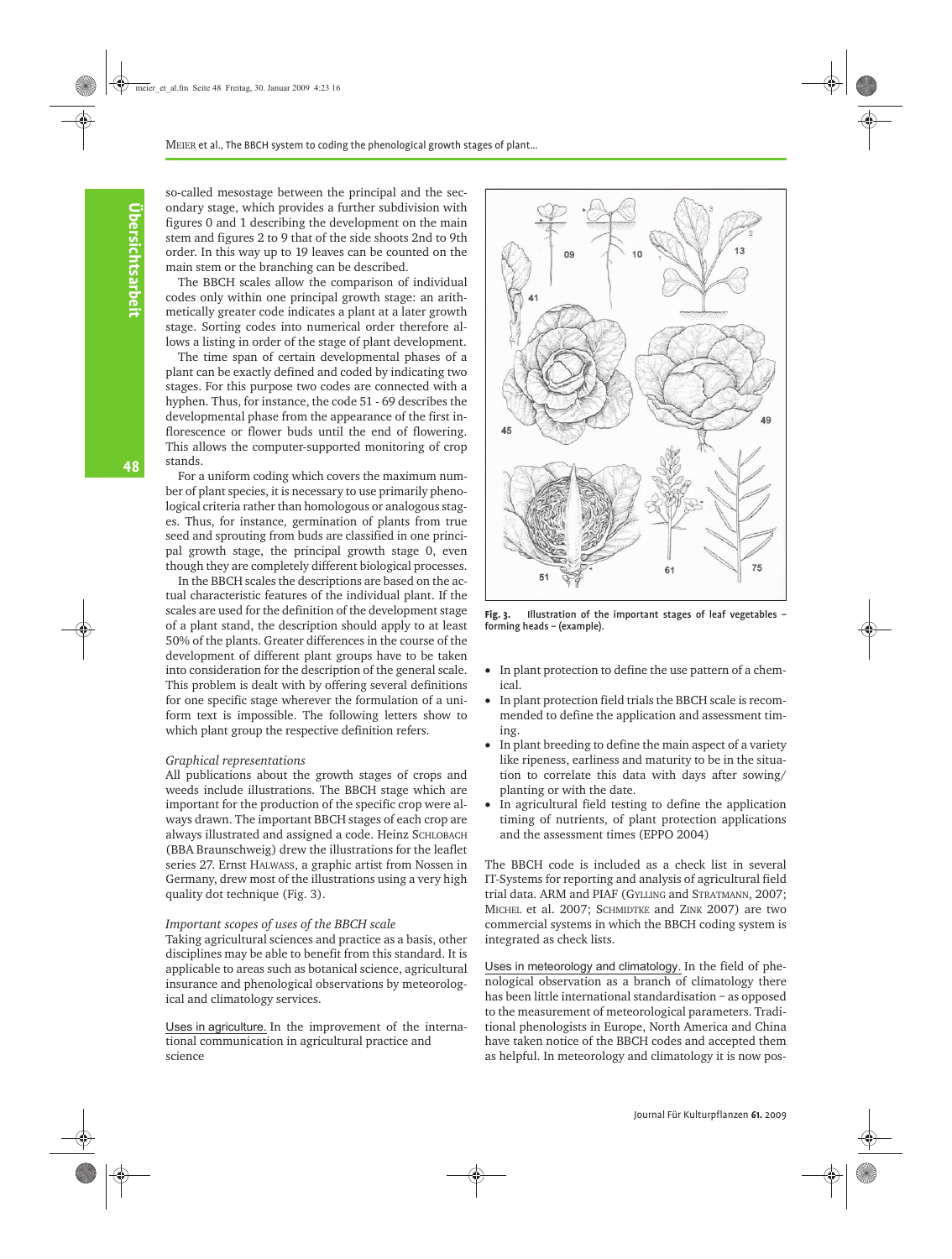49

sible to correlate data to a specific phenological growth stage (BRÜGGER and VASSELLA, 2003 a, b; BRUNS and VAN VLIET, 2003). Phenological phases reflect among other things the environmental characteristics of the climate in the region where they occur. Consequently, long series of phenological observations may be used for the detection of climate variability or climate change. The main objective of the action is to establish a European reference data set of phenological observations that can be used for climatological purposes, especially climate monitoring, and detection of changes.

The *Global Phenological Monitoring programme* (Intern. Society of Biometeorology) is fully compatible with the BBCH system. The *International Phenological Garden* and many other national programmes provide a comparison between the *BBCH* codes and their definitions. The *European Phenological Data Platform for Climatological Applications* (COST 725) hosted by the Austrian *Central Institute of Meteorology and Geomagnetism* (ZAMG) in Vienna manages its phenological data using the corresponding *BBCH* codes (KOCH et al., 2006). The *Guidelines for Plant Phenological Observations* of *World* M*eteorological Organisation* (WMO) highly recommend the phase definition according to the *BBCH codes* in a chapter of its own (KOCH et al., 2007). For the reasons of continuity in traditional plant phenology, however, it will still take some time before BBCH phases are fully adopted.

Uses in agricultural insurance to describe the growth stages of the damaged plants (MEIER and LANGNER, 1997).

### **Publications**

*Leaflet series No. 27: "Growth stages of plants " of the Federal Biological Research Centre for Agriculture and Forestry*

Merkblatt 271: KURTZ, L., H. LYRE, J. STEINBERGER, W. WEDLER 1979: Entwicklungsstadien bei Getreide – außer Mais. Biologische Bundesanstalt für Land- und Forstwirtschaft

Merkblatt 27/4: MEIER, U., F. SCHÜTTE, 1981: Entwicklungsstadien des Mais. Biologische Bundesanstalt für Land- und Forstwirtschaft

Merkblatt 27/5: BAETZ, W., U. MEIER, W. RADTKE, B. SCHÖBER, L. SEIDEWITZ, J. STEINBERGER 1980: Entwicklungsstadien der Kartoffel. Biologische Bundesanstalt für Land- und Forstwirtschaft

Merkblatt 27/6: BARTELS, G., A. VON KRIES, B. MÄR-LÄNDER, U. MEIER, W. STEUDEL, I.-M. WITTSTOCK 1984: Entwicklungsstadien der Zucker- und Futterrübe. Biologische Bundesanstalt für Land- und Forstwirtschaft.

Merkblatt 27/7: MEIER, U., F. SCHÜTTE, J. STEINBERGER 1981: Entwicklungsstadien des Raps. Biologische Bundesanstalt für Land- und Forstwirtschaft.

Merkblatt 27/8: EHLE, H., F. GMELCH, H. LIEBL, W. LÜDERS, K. ZÜRN: Entwicklungsstadien bei Hopfen. Biologische Bundesanstalt für Land- und Forstwirtschaft.

Merkblatt 27/9: BLEIHOLDER, H, T. EGGERS, M. HANF, U. MEIER 1986: Entwicklungsstadien zweikeimblättriger Unkräuter. Biologische Bundesanstalt für Land- und Forstwirtschaft.

Merkblatt 27/10: KITTLITZ, V. E., A. V. KRIES, U. MEIER, R. STÜLPNAGEL, I.-M. WITTSTOCK 1984: Entwicklungsstadien der Faba-Bohne. Biologische Bundesanstalt für Landund Forstwirtschaft.

Merkblatt 27/11: BÖHM, J., W. FRIEDT, K. LINDEMANN, U. MEIER 1988: Entwicklungsstadien der Sonnenblume. Biologische Bundesanstalt für Land- und Forstwirtschaft.

Merkblatt 27/15: BERNING, A., H. GRAF, J. MARTIN, U. MEIER, W. KENNEL, W. ZELLER 1987: Entwicklungsstadien von Kernobst. Biologische Bundesanstalt für Land- und Forstwirtschaft.

Merkblatt 27/16: BERNING, A., K. HEIN, L. KUNZE, U. MEI-ER 1988: Entwicklungsstadien von Steinobst. Biologische Bundesanstalt für Land- und Forstwirtschaft.

Merkblatt 27/17: BERNING, A., U. MEIER, W. D. NAU-MANN, E. SEEMÜLLER, D. SEIPP 1988: Entwicklungsstadien der Erdbeere. Biologische Bundesanstalt für Land- und Forstwirtschaft.

### *BBCH original publications in scientific magazines [\(Tab. 2](#page-3-0))*

AGUSTI, M., S. ZARAGOZA, H. BLEIHOLDER, L. BUHR., H. HACK, R. KLOSE, R. STAUSS 1990: Escala BBCH para la descriptión de los estadios fenológicos del desarrollo de los agrios (Gén. *Citrus*). Levante Agricola **3**, 189-199.

AGUSTI, M., S. ZARAGOZA, H. BLEIHOLDER, L, BUHR, H. HACK, R. KLOSE, R. STAUSS 1997: Adaptation de l'échelle à la description des stades phénologiques des agrumes du genre Citrus. Fruitsvol **52**, 287-295.

ARCILA-PULGARÍN, J., L. BUHR, H. BLEIHOLDER, H. HACK, U. MEIER, H. WICKE 2002: Application of the "extended BBCH-Scale" for the description of the growth stages of coffee (*Coffea* sp. L). Ann. appl. Biol. **141**, 19-27.

BLEIHOLDER, H., T. VAN DEN BOOM, P. LANGELÜDDECKE, R. STAUSS 1989: Einheitliche Codierung der phänologischen Stadien bei Kultur- und Schadpflanzen. Gesunde Pflanzen **41**, 381-384.

BLEIHOLDER, H., H. KIRFEL, P. LANGELÜDDECKE, R. STAUSS 1991: Codificação unificada dos estádios fenológicos de culturas e ervas daninhas. Pesq. agropec. bras., Brasília **26** (9), 1423-1429.

BLEIHOLDER, H., T. VAN DEN BOOM, P. LANGELÜDDECKE, R. STAUSS 1991: Codificación uniforme para los estadios fenológicos de las plantas cultivadas y de las malas hierbas. Phytoma España, **28**, 54-56.

CAUTÍN, R., M. AGUSTÍ, 2005: Phenological growth stages of the cherimoya tree (*Annona cherimola* Mill.) http://www.sciencedirect.com/science/jour-

nal/03044238 **105**, 491-497

FELDMANN, F., N.T.V. JUNQUERA, U. MEIER 2005: Improvement of world wide communication by codification of plant growth stages: BBCH-Code of rubber tree (*Hevea brasiliensis* (Willd. ex Adr. de Juss) Muell.-Arg.) Tropentag, Book of abstracts, 519.

FELLER, C., H. BLEIHOLDER, L. BUHR, H. HACK, M. HESS, R. KLOSE, U. MEIER, R. STAUSS, T. VAN DEN BOOM, E. WEBER 1995: Phänologische Entwicklungsstadien von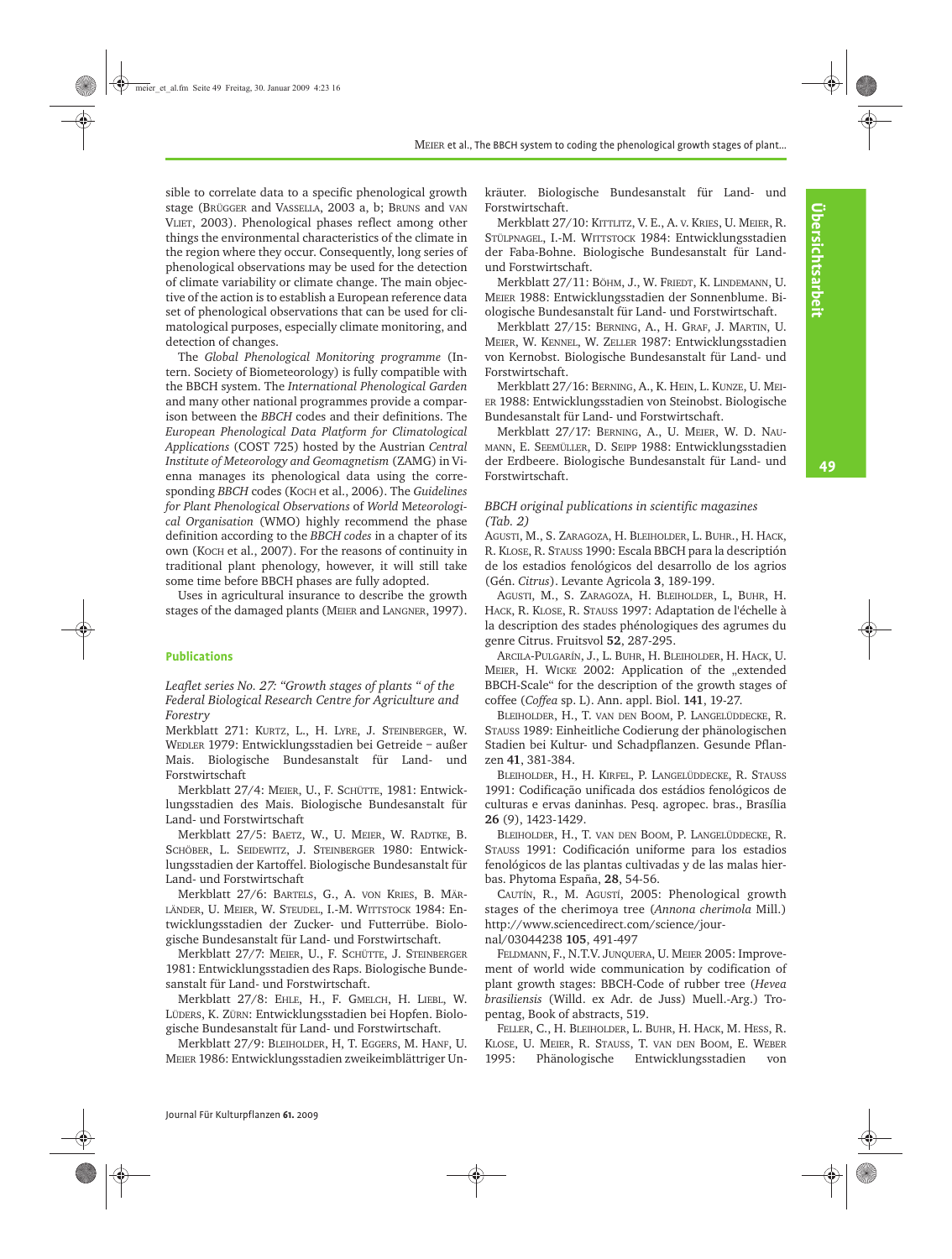Gemüsepflanzen. II. Fruchtgemüse und Hülsenfrüchte. Nachrichtenbl. Deut. Pflanzenschutzd. **47** (8), 193-206.

FELLER, C., H. BLEIHOLDER, L. BUHR, H. HACK, M. HESS, R. KLOSE, U. MEIER, R. STAUSS, T. VAN DEN BOOM, E. WEBER 1995: Phänologische Entwicklungsstadien von Gemüsepflanzen. I. Zwiebel-, Wurzel-, Knollen- und Blattgemüse. Nachrichtenbl. Deut. Pflanzenschutzd. **47** (9), 217-232.

FINN, G. A., A. E. STRASZEWSKI, V. PETERSON 2007: A general growth stage key for describing trees and woody plants. Ann. appl. Biol. **151** (1), 127-131.

GONZALES, R., C. RUIZ-SILVERA, H. BLEIHOLDER, H. HACK, U. MEIER, H. WICKE 2002: Proposal for codification of the phenological cycle of edible musaceae. Proceedings XV Reunión International ACORBAT Meeting 2002 Cartagena / Colombia, 412-417.

GARCÍA-CARBONELL, S., B. YARGÜE, H. BLEIHOLDER, H. HACK, U. MEIER, M. AGUSTI 2002: Phenological growth stages of the persimmon tree (*Diospyros kaki* L.). Ann. appl. Biol. **141**, 73-76.

HACK, H., H. BLEIHOLDER, L. BUHR, U. MEIER, U. SCHNOCK-FRICKE, R. STAUSS, E. WEBER, A. WITZENBERGER 1992: Einheitliche Codierung der phänologischen Entwicklungsstadien mono- und dikotyler Pflanzen. – Erweiterte BBCH-Skala, Allgemein –.Nachrichtenbl. Deut. Pflanzenschutzd. **44** (12), 265-270.

HACK, H., H. GALL, T. KLEMKE, R. KLOSE, U. MEIER, R. STAUSS, A. WITZENBERGER 1993: Phänologische Entwicklungsstadien der Kartoffel (*Solanum tuberosum* L.). Codierung und Beschreibung nach der erweiterten BBCH-Skala mit Abbildungen. Nachrichtenbl. Deut. Pflanzenschutzd. **45** (1), 11-19.

HESS M., G. BARRALIS, H. BLEIHOLDER, L. BUHR , T. EGGERS, H. HACK, R. STAUSS 1997: Use of the extended BBCH scale – general for the descriptions of the growth stages of mono- and dicotyledonous weed species. Weed Research **37**, 433-441.

LANCASHIRE P. D., H. BLEIHOLDER, P. LANGELÜDDECKE, R. STAUSS, T. VAN DEN BOOM, E. WEBER, A. WITZENBERGER 1991: An uniform decimal code for growth stages of crops and weeds. Ann. appl. Biol. **119,** 561-601.

LORENZ, D. H., K. W. EICHHORN, H. BLEIHOLDER, R. KLOSE, U. MEIER, E. WEBER 1994: Phänologische Entwicklungsstadien der Weinrebe (*Vitis vinifera* L. ssp. *vinifera*). – Codierung und Beschreibung nach der erweiterten BBCH-Skala –.Vitic. Enol. Sci. **49** (2), 66-70.

LORENZ, D. H., K. W. EICHHORN, H. BLEIHOLDER, R. KLOSE, U. MEIER, E. WEBER 1995: Phenological growth stages of the grapevine (*Vitis vinifera* L. ssp. *vinifera*) – Codes and descriptions according to the extended BBCH scale, Australian J. Grape and Wine Research **1**, 91-103.

MARTÍNEZ-CALVO, J., M. L. BADENES, G. LLACER, H. BLEIHOLDER, H. HACK, U. MEIER 1999: Phenological growth stages of loquat tree (*Eriobotrya japonica* (Thunb.) Lindl.). Ann. appl. Biol. **134**, 353-357.

MARTÍNEZ-VALERO, R., P. MELGAREJO, D. M. SALAZAR, R. MARTÍNEZ, J. MARTÍNEZ, F. HERNÁNDES 2001: Phenological stages of the quince tree (*Cydonia oblonga* Mill.). Ann. appl. Biol. **139**, 189-192.

MEIER, U., L. BACHMANN, E. BUHTZ, H. HACK, R. KLOSE, B. MÄRLÄNDER, R. STAUSS, E. WEBER 1993: Phänologische Entwicklungsstadien der Beta-Rüben (*Beta vulgaris* L. ssp.). Codierung und Beschreibung nach der erweiterten BBCH-Skala mit Abbildungen. Nachrichtenbl. Deut. Pflanzenschutzd. **45** (2), 37-41.

MEIER, U., H. GRAF, H. HACK, M. HESS, W. KENNEL, R. KLOSE, D. MAPPES, D. SEIPP, R. STAUSS, J. STREIF, T. VAN DEN BOOM 1994: Phänologische Entwicklungsstadien des Kernobstes (*Malus domstica* Borkh. und *Pyrus communis* L.) des Steinobstes (*Prunus*-Arten), der Johannisbeere (*Ribes*-Arten) und der Erdbeere (*Fragaria x ananassa* Duch.). Nachrichtenbl. Deut. Pflanzenschutzd. **46** (7), 141-153.

MUNGER, P., H. BLEIHOLDER, H. HACK, M. HESS, R. STAUSS, T. VAN DEN BOOM, E. WEBER 1997: Phenological growth stages of the soybean plant (*Glycine max* (L.) MERR.). Codification and description according to the general BBCH scale – with figures. Journal of Agronomy and Crop Science **179**, 209-217.

MUNGER, P., H. BLEIHOLDER, H. HACK, M. HESS, R. STAUSS, T. VAN DEN BOOM, E. WEBER 1998: Phenological growth stages of the cotton plant (*Gossypium hirsutum* L.). Codification and description according to the BBCH scale – with figures. Journal of Agronomy and Crop Science **180**, 143-149.

MUNGER, P., H. BLEIHOLDER, H. HACK, M. HESS, R. STAUSS, T. VAN DEN BOOM, E. WEBER 1998: Phenological growth stages of the peanut plant (*Arachis hypogaea* L.). Codification and description according to the BBCH scale – with figures. Journal of Agronomy and Crop Science **180**, 101-107.

MELGAREJO, P., R. MARTÍNEZ-VALERO, J. M. GUILLAMÓN, M. MIRÓ, A. AMORÓS 1997: Phenological stages of the pomegranate tree (*Punica granatum* L.), Ann. appl. Biol. **130**, 135-140.

PÉREZ-PASTOR, A, M. C. RUIZ-SÁNCHES, R. DOMINGO, A. TORRECILLAS 2004: Growth stages and phenological stages of *Bulidia apricot* trees in south-east Spain. Agronomie **24**, 93-100.

PROCTOR, J. T. A., M. DORAIS, H. BLEIHOLDER, A. WILLIS, H. HACK, U. MEIER 2003: Phenological growth stages of North American ginseng (*Panax quinquefolius* L.). Ann. appl. Biol. **143**, 311-317.

ROSSBAUER, G., L. BUHR, H. HACK, S. HAUPTMANN, R. KLOSE, U. MEIER, R. STAUSS, E. WEBER 1995: Phänologische Entwicklungsstadien von Kultur-Hopfen (*Humulus lupulus* L.). Nachrichtenbl. Deut. Pflanzenschutzd. **47** (10), 249-253.

SANZ-CORTÉS, F., J. MARTÍNEZ-CALVO, M. L. BADENES, H. BLEIHOLDER, H. HACK, G. LLÁCER, U. MEIER 2002: Phenological growth stages of olive trees (*Olea europaea* L.). Ann. appl. Biol. **140**, 151-157.

SCHMIDT, K., H. HÖHN, B. GRAF, H. HÖPLI 2001: Phänologische Entwicklungsstadien der Himbeere (*Rubus idaeus* L.). Agrarforschung **8** (5), 215-222.

SMITH, J. M., M. A. FROMENT 1998: A growth stage key for winter linseed (*Linum usitatissimum* L.). Ann. appl. Biol. **133**, 297-306.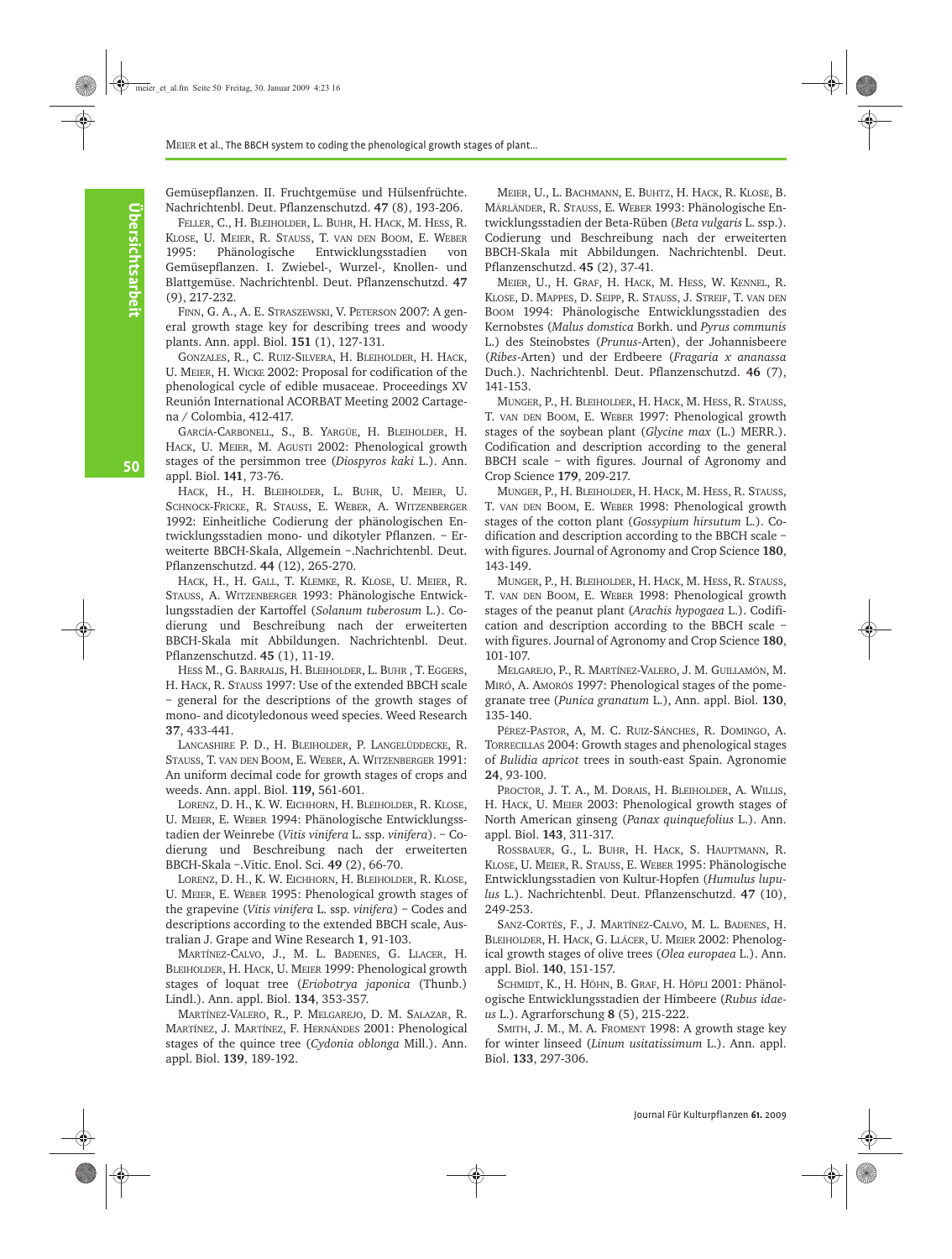STÜLPNAGEL, R., U. MEIER, E. VON KITTLITZ 1986: Entwicklungsskala für Fababohnen (*Vicia faba* L.). Fachzeitschrift für Öl- und Eiweißpflanzen, Raps **1**, 33-35.

WEBER E., H. BLEIHOLDER 1990: Erläuterungen zu den BBCH-Dezimal-Codes für die Entwicklungsstadien von Mais, Raps, Faba-Bohne, Sonnenblume und Erbse – mit Abbildungen. Gesunde Pflanzen **42**,308-321.

WITZENBERGER, A., H. HACK, T. VAN DEN BOOM 1989: Erläuterungen zum BBCH-Dezimal-Code für die Entwicklungsstadien des Getreides – mit Abbildungen. Gesunde Pflanzen **41**, 384-388.

# *Publications in press or preparation*

MEIER, U., H. BLEIHOLDER, H. BRUMME, E. BRUNS, B. MEH-RING, T. PROLL, J. WIEGAND: Phenological growth stages of roses (*Rosa* sp.). Codification and description according to the BBCH Scale. Ann. appl. Biol. Published in 2009.

NIEMENAK, N., C. CILAS, C. ROHSIUS, H. BLEIHOLDER, U. MEIER, R. LIEBEREI: Phenological growth stages of cacao plants (*Theobroma* sp. L.). Codification and description according to the BBCH scale. Ann. appl. Biol. submitted June 2008.

FELDMANN, F, N.T.V. JUNQUEIRA, H. BLEIHOLDER, U. MEIER: Phenological growth stages of the rubber tree *Hevea brasiliensis* (Willd. ex Adr. de Juss.) Muell.-Arg.): Codification and description according to the BBCH Scale. In preparation.

# *Compendia*

BLEIHOLDER, H., T. VAN DEN BOOM, L. BUHR, C. FELLER, H. HACK, M. HESS, R. KLOSE, U. MEIER, R. STAUSS et E. WEBER 1997: Compendium pour l'identification des stades phénologiques des espéces mono- et dicotylédones cultivées. 2ieme Edition, Novartis, Basel, 107 p.

BLEIHOLDER, H., T. VAN DEN BOOM, L. BUHR, C. FELLER, H. HACK, M. HESS, R. KLOSE, P. D. LANCASHIRE, U. MEIER, P. MUNGER, R. STAUSS, E. WEBER 1997: Compendium of growth stage identification keys for mono- and dicotyledonous plants. 2nd Edition, Novartis, Basel, 103 p.

BLEIHOLDER, H., T. VAN DEN BOOM, L. BUHR, C. FELLER, H. HACK, M. HESS, R. KLOSE, P. LANCASHIRE, U. MEIER, P. MUN-GER, R. STAUSS, E. WEBER 1997: Kompendium der phänologischen Entwicklungsstadien mono- und dikotyler Pflanzen . 2. Auflage, Novartis, Basel, 107 S.

BLEIHOLDER, H. (Ed.), 1997: Compendio para la identificación de los estadios fenológicos de especies mono-y dicotiledóneas cultivadas. BASF Aktiengesellschaft, 106 p.

BLEIHOLDER, H., T. VAN DEN BOOM, L. BUHR, C. FELLER, H. HACK, M. HESS, R. KLOSE, P. D. LANCASHIRE, U. MEIER, P. MUNGER, R. STAUSS, E. WEBER 1999: BBCH compendium for growth stage identification keys for mono- and dicotyledoneous plants. CD-ROM. Novartis, Basel.

STAUSS, R., H. BLEIHOLDER, T. VAN DEN BOOM, L. BUHR, H. HACK, M. HESS, R. KLOSE, U. MEIER, E. WEBER 1994: Einheitliche Codierung der phänologischen Entwicklungsstadien mono- und dikotyler Pflanzen. Ciba-Geigy AG, Basel, S. 58.

STAUSS, R. (Ed.), 1994: Compendium of growth stage identification keys for mono- and dicotyledoneous plants. Ciba-Geigy Ltd., Basel, 99 p.

STAUSS, R. (Ed.), 1994: Compendium pour l'identification des stades phénologiques des espéces mono- et dicotylédones cultivées. Ciba-Geigy Ltd., Basel, 104 p.

# *Books or leaflets*

MEIER, U., R. LANGNER 1997: BBCH Monograph. Biologische Bundesanstalt für Land- und Forstwirtschaft, p 21.

MEIER, U. (Ed.), 1997: BBCH-Monograph. Growth stages of plants – Entwicklungsstadien von Pflanzen – Estadios de las plantas – Développement des Plantes. Blackwell Wissenschaftsverlag, Berlin und Wien, p. 622.

MEIER, U., 2003: Phenological growth stages, 270-238. In: SCHWARZ, M. D. (Ed.): Phenology: An integrative science. Kluver Academic Publishers, Dordrecht / Boston / London, p 564.

MEIER, U., H. BLEIHOLDER 2006: BBCH Skala. Phänologische Entwicklungsstadien wichtiger landwirtschaftlicher Kulturen, einschließlich Blattgemüse und Unkräuter. Agrimedia GmbH. Bergen/Dumme, 70 S.

# *Internet*

MEIER, U., 2001: Growth stages of mono-and dicotyledonous plants – BBCH Monograph. The BBCH codes are on homepage of the Julius Kühn-Institute (JKI): http://www.jki.bund.de – publications.

BBCH-scale as PDF-file in four languages:

BBCH german BBCH englisch BBCH french BBCH spanich

### **Acknowledgments**

The creation of the BBCH coding system and the description of the plant growth stages is an achievement of many scientists and technical staff from numerous countries. The authors thank all colleagues who carried out the scientific and technical work with much patience and perseverance. The development of the BBCH coding system over such a long time requires substantial financial support. We would therefore like to thank the chemical companies BASF, Bayer CropScience, Syngenta and the German Agrochemical Association (IVA). Special thanks go to the "Gemeinschaft der Förderer und Freunde der Biologischen Bundesanstalt" (GFF, now known as the Julius Kühn-Institut). The GFF has helped to achieve the necessary quality by giving quick and unbureaucratic financial support.

### **References**

ADAMCZEWSKI, K., K. MATYSIAK, 2005: Klucz do okreslamia faz rozwojowych roslin jedno- i dwulisciennych w skali BBCH. Institut Ochrony Roslin, p 134.